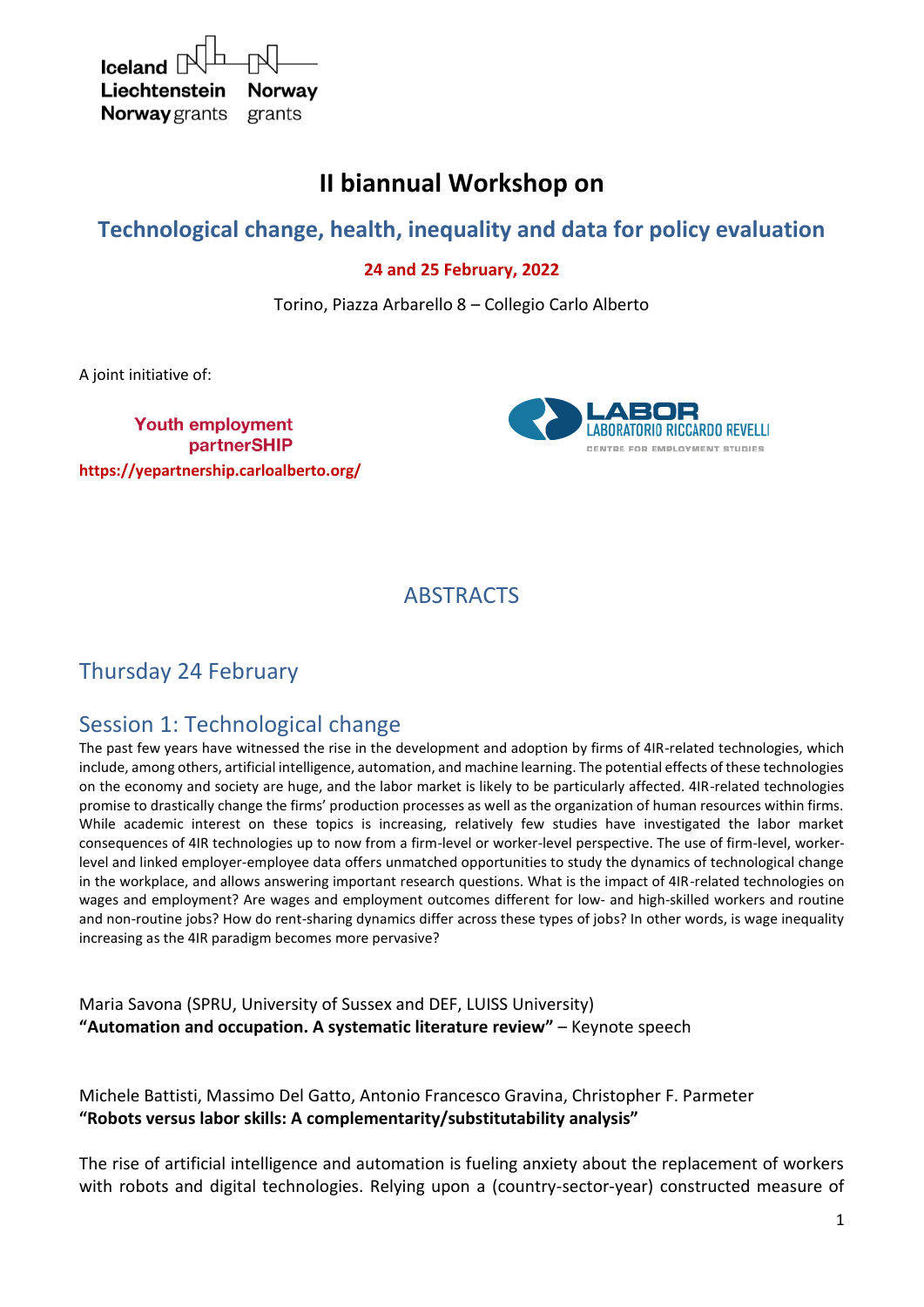

robotic capital (RK), we study the extent of complementarity/substitutability between robots and workers at different skill levels (i.e., high-, medium- and low-skilled workers). The analysis points to a higher elasticity of substitution (EoS) - i.e., higher substitutability - between RK and unskilled labor, compared to skilled labor with a high degree of heterogeneity across time, sectors, countries. Interestingly, in most cases we found evidence of increasing RCSC over time with a steeper trend from the end of '90s and some hints of polarizing effects, according to which middle-skilled workers, typically employed in intermediate routine and/or codifiable tasks, are the most vulnerable to robotization.

### Mauro Caselli, Andrea Fracasso, Sergio Scicchitano, Silvio Traverso, Enrico Tundis **"Stop worrying and love the robot: An activity-based approach to assess the impact of robotization on employment dynamics"**

This work investigates the impact that changes in the exposure to robots had on Italian local employment dynamics over the period 2011-2018. A novel empirical strategy focusing on a match between occupations' activities and robots' applications at a high level of disaggregation makes it possible to assess the impact of robotization on the shares of workers employed as robot operators and in occupations deemed exposed to robots. In a framework consistently centered on workers' and robots' activities, rather than on their industries, the analysis reveals for the first time reinstatement effects among robot operators and heterogeneous results among exposed occupations.

Giorgio Brunello, Désireé Rückert, Christoph T. Weiss, Patricia Wruuck

### **"The impact of training and advanced digital and automation technologies on productivity and wages"**

We compare the payoff of introducing advanced digital technologies - in terms of productivity, wages and employment - with the payoff of employer training using firm – level data that cover 28 European countries (the EU member states and the UK) and the US. We find that both digital adoption / intensity and training positively affect productivity and wages. We estimate that adopting at least one digital advanced technology is as effective for productivity as increasing training investment per capita by roughly 100 percent with respect to the sample mean. We also find evidence of wage compression, as both digital adoption / intensity and training increase productivity more than wages. Partly because of this, employment is positively affected by either investment.

Filippo Bontadini, Rinaldo Evangelista, Valentina Meliciani, Maria Savona **"Asymmetries in global value chain integration, technology and employment structures in Europe: country and sectoral evidence"**

This paper provides empirical evidence on the complex role played by technology in affecting the relationship between the participation of EU countries and industries in Global Value Chains (GVCs) and their employment structure over the period 2000-2014. The empirical analysis is based on country-industry level data for 21 EU countries on employment, trade in value added, patents and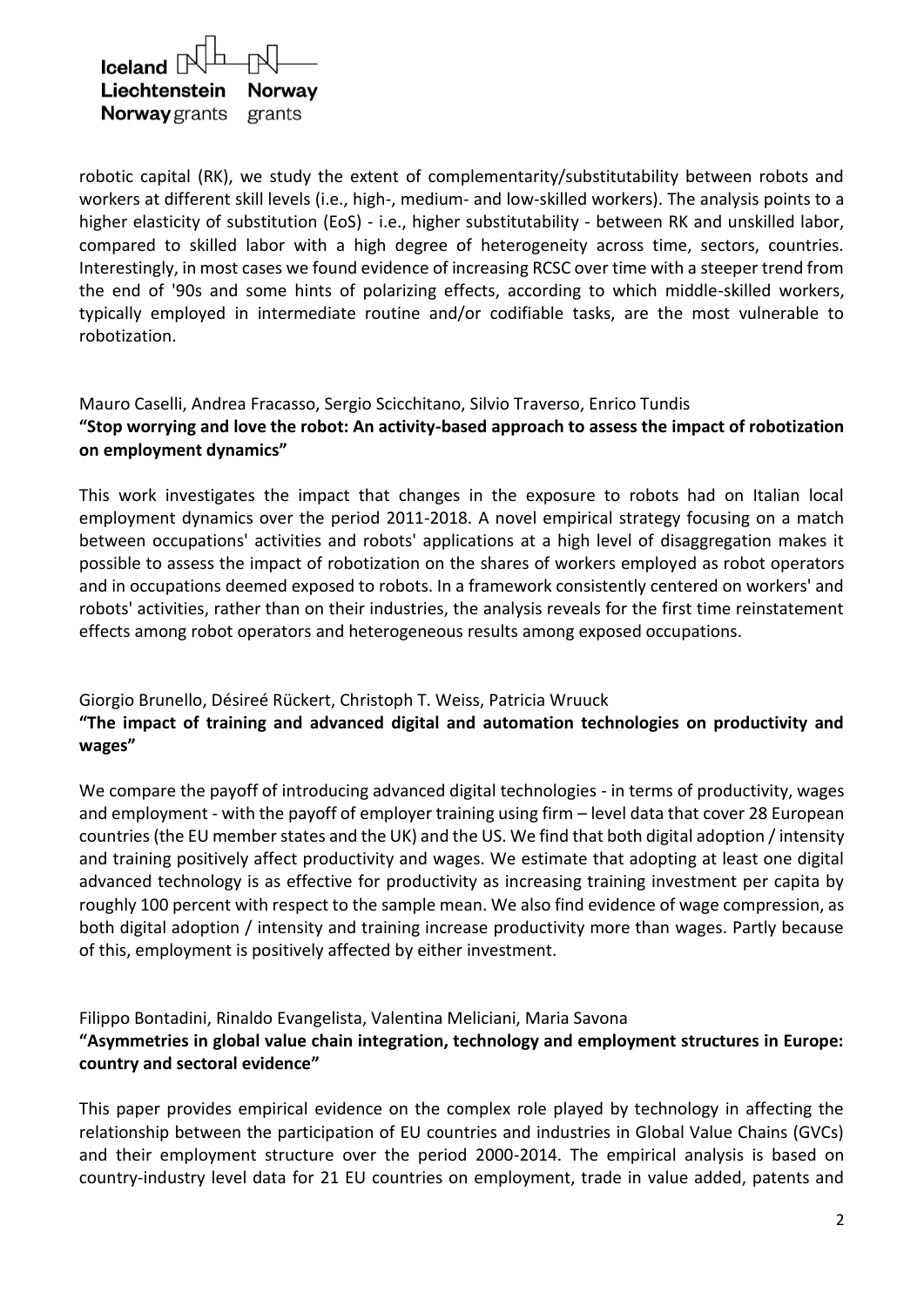| $I$ celand $\mathbb{R}$ $\Box$ |        |
|--------------------------------|--------|
| Liechtenstein Norway           |        |
| <b>Norway</b> grants           | grants |

investments in intangible assets, and focusses on backward linkages within GVCs. The role of technology is analysed by taking into account both the technological intensity of offshoring industries and that of their GVC partners. We study the employment structure by looking at the shares of managers and manual workers, which reflect the "functional specialisation" of the country-sector within GVCs. We find that pre-existing asymmetries in the functional specialisation are highly persistent over time, with little sign of convergence over our observed period. Furthermore, GVC participation is not related to changes in the employment structure. However, this relationship appears to be mediated by country-industries' initial technological performance. Technological leader industries exhibit, in fact, larger shares of employment in headquarter functions, and this functional specialisation tends to be strengthened as they increase their integration into GVCs. In contrast, country-industries that start off as technological laggards see integration into GVCs accompanied by an increase in the share of employment in fabrication functions. The technological profile of the partners is also found to play a role in the relationship between GVC integration and the functional specialisation of the offshoring country/industry, although different patterns emerge depending on the nature of the partner (manufacturing vs service).

### Bernardo Caldarola, Marco Grazzi, Martina Occelli, Marco Sanfilippo **"Mobile internet, skills and structural transformation in Rwanda"**

This paper looks at the relation between mobile internet, skills and structural transformation in Rwanda. We combine the GSMA network coverage maps with individual information from national population censuses and labor force surveys, creating a district-level dataset of Rwanda that covers the period 2002 - 2019. Using an instrumental variable approach that exploits the distribution of lightning strikes across Rwandan districts, we analyze three sets of outcomes: the size of employment, the distribution of workers by skill level and the distribution of workers across sectors. Our results show that an increase in mobile internet coverage results in an increase in employment opportunities, especially in high skilled occupations, and is related to a shift of employment from agriculture to modern industries. Education, migration and firms dynamics can help rationalize our findings.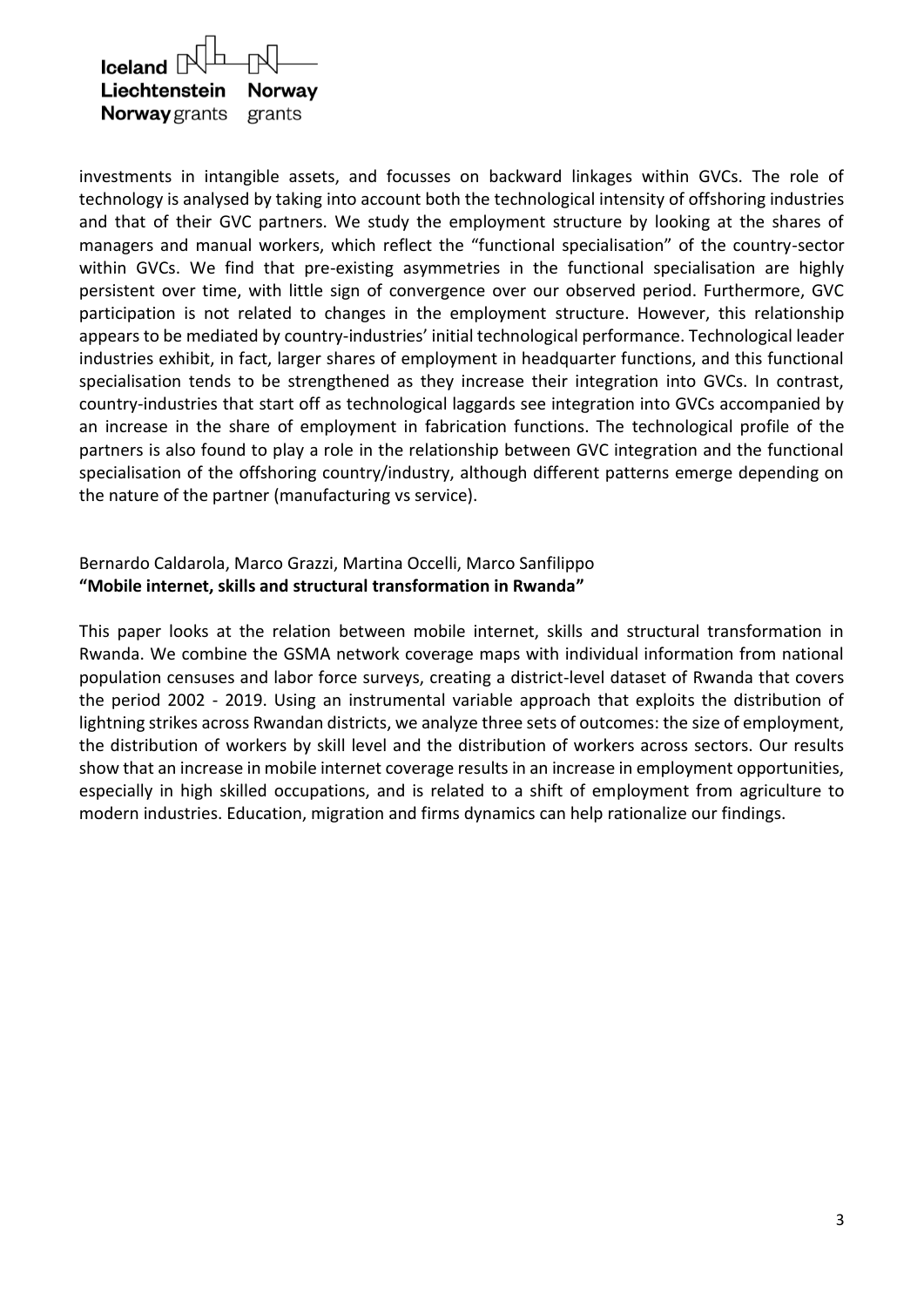

## Session 1's Posters

## Fabio Berton, Stefano Dughera, Andrea Ricci, **"Are unions detrimental to innovation? Theory and evidence"**

In this paper we develop a Cournot duopoly model to assess how the asymmetric presence of firmlevel bodies of employee representation affects process and product innovation. In the spirit of the literature on voice, we consider a framework where the local bodies decrease labor turnover, acknowledging that this may nullify the innovation-discouraging effect of central wage bargaining. Our predictions suggest that locally organized firms have greater product innovation incentives, while the effect on process innovation is less clear-cut. We then estimate an IV model on a large and representative sample of Italian firms and, consistently with the theory, find that firm-level bodies are responsible of 15.8 (25.6) extra percentage points in the probability of undergoing product (process) innovation. We also find that the presence of firm-level entities reduces workers' turnover – which supports our voice interpretation – and that pooled OLS, fixed-effect and correlated random effect models underestimate all our findings.

#### Andrea Borsato, André Lorentz

#### **"Data production and the co-evolving AI trajectories: An attempted evolutionary model"**

This paper elaborates on the mutual and co-evolving relationship between AI technologies and the production of data. We develop an agent-based model in which firms compete in a Schumpeterian environment through the production and commercialisation of data and AI. The production of data takes place in two different submarkets, according to the information data embody, i.e., generic, or specialised. Entrepreneurs undertake innovative search to improve the quality of data sold and the AI capital stock through the hiring of scientists. The model is enriched by the presence of a public sector whose main goals consist of training scientists for the labour market and of sustaining aggregate production with the purchase of data and AI. The development of this model allows the analysis of the pattern of each technological trajectory in terms of a) the kind and the quantity of data produced, b) their related AI technologies, and c) the emerging market structure. It is important to note as the public sector has a pivotal role in accommodating or contrasting market tendencies on the basis of its demand for data and its policy concerning the training of scientists. This latter activity helps the economy deal with problems of labour shortage.

### Francesco Carbonero, Jeremy Davies, Ekkehard Ernst, Frank M. Fossen, Daniel Samaan, Alina Sorgner, **"The impact of artificial intelligence on labor markets in developing countries: A new method with an illustration for Lao PDR and Viet Nam"**

AI is transforming labor markets around the world. Existing research has focused on advanced economies but has neglected developing economies. Different impacts of AI on labor markets in different countries arise not only from heterogeneous occupational structures, but also from the fact that occupations vary across countries in their composition of tasks. We propose a new methodology to translate existing measures of AI impacts that were developed for the US to countries at various levels of economic development. Our method assesses semantic similarities between textual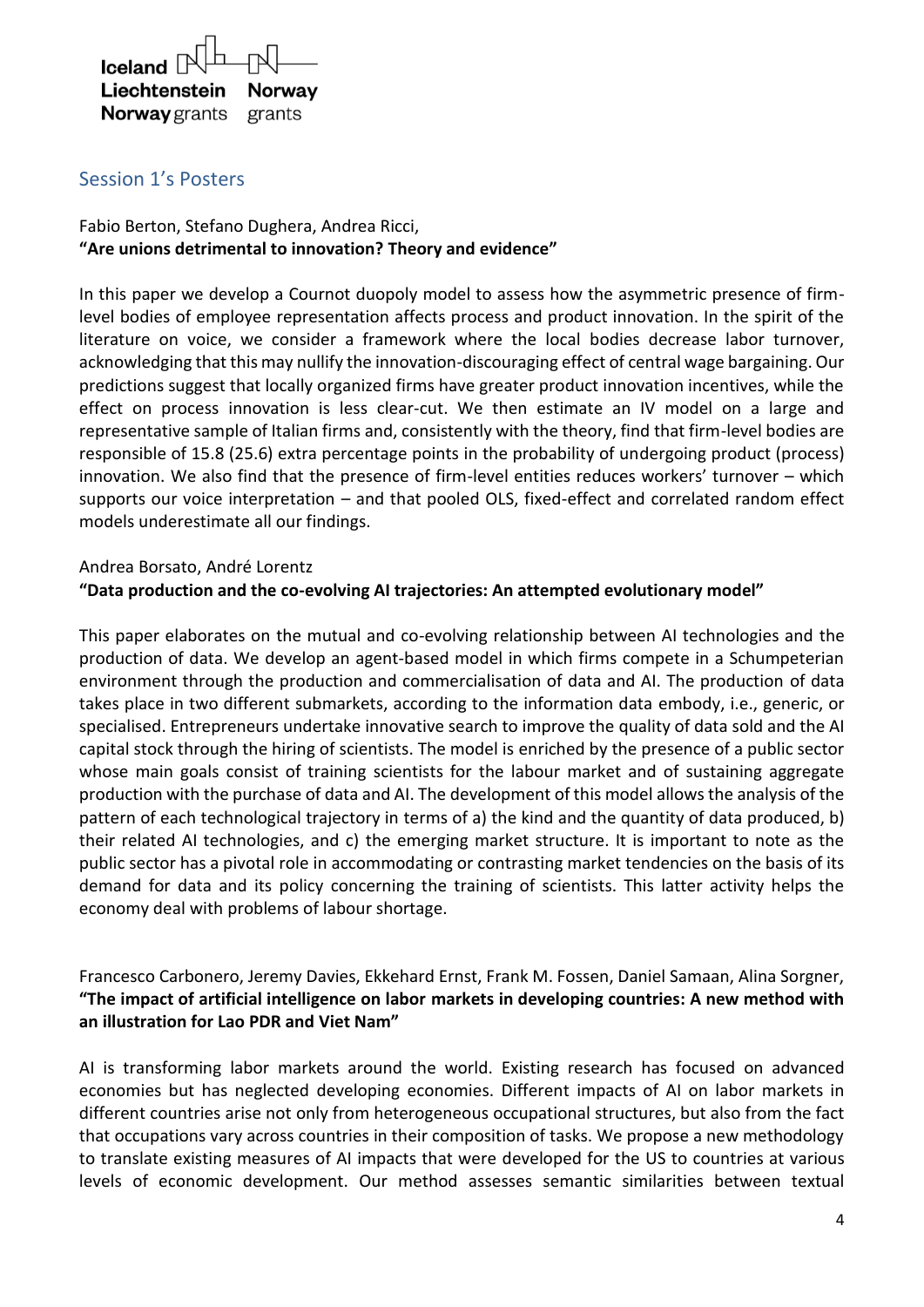

descriptions of work activities in the US and workers' skills elicited in surveys for other countries. We implement the approach using the measure of suitability of work activities for machine learning provided by Brynjolfsson et al. (2018) for the US and the World Bank's STEP survey for Lao PDR and Viet Nam. Our approach allows characterizing the extent to which workers and occupations in a given country are subject to destructive digitalization, which puts workers at risk of being displaced, in contrast to transformative digitalization, which tends to benefit workers. We find that workers in Lao PDR are less likely than in Viet Nam to be in the "machine terrain", where workers will have to adapt to occupational transformations due to AI and are at risk of being partially displaced. Our method based on semantic textual similarities using SBERT is advantageous compared to approaches transferring AI impact scores across countries using crosswalks of occupational codes.

## Stefano Dughera, Francesco Quatraro, Andrea Ricci, Claudia Vittori **"Technological externalities and wage premium: new evidence from Italian labor markets"**

In this paper, we investigate the relationship between local wages and the internal structure of the regional knowledge base. The purpose is to assess if the workers' compensations are somewhat related to the peculiarities of the technological space where they supply their labor services. Since knowledge generation has been found to be key to industrial development, one may expect that firms in well-performing cognitive environments exhibit faster productivity growth and that this will eventually feed through into higher wages. To test this hypothesis, we apply the concepts of related and unrelated variety to the firms' patenting activity, we assess if wages grow more in a framework of "knowledge deepening" (generated by firms innovating in related technological domains) or in one of "knowledge widening" (generated by firms innovating in unrelated technological domains). The empirical analysis is carried out using a unique employer-employee dataset that contains around 17 million observations and combines both administrative and sample data. First, using OECD-PATREG data on patent filing, we build two information entropy indexes that capture the degree of technological relatedness in the regions' innovative activities. Second, we regress these indexes against individual wages following the two-stage approach proposed by Combes et al. (2008). Our results suggest that workers employed in regions with a diversified knowledge structure earn higher premia.

### Valerio Intraligi, Claudia Vittori, Andrea Ricci **"Job polarization in Italy: structural change and routinization"**

This paper analyzes the role of structural change and the routinization hypothesis as concurrent explanations for job polarization in Italy over the period 2004-2019. Even though the structural change pattern of Italian employment is characterized by the pronounced contraction of the most routineintensive sector of the economy - i.e. the manufacturing sector – the disappearance of routine employment seems to be a more generalized phenomenon affecting transversally all sectors. By means of a standard shift-share decomposition method, the contraction of routine employment in Italy turns out to be marginally driven by the structural change pattern and the decline of the manufacturing sector – with only 20 percent of the total contraction attributable to the between-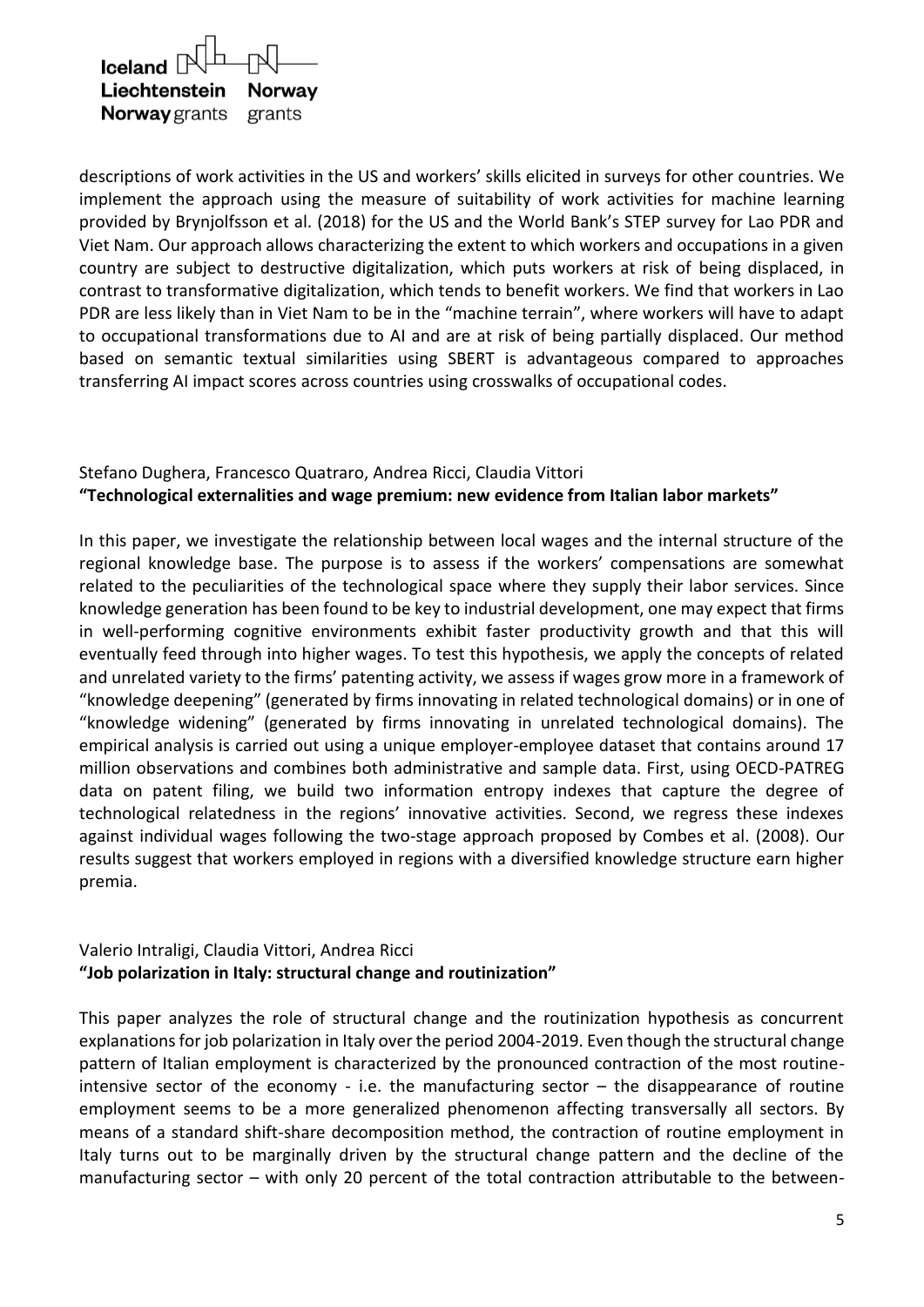| $I$ celand $\mathbb{R}$ $\Box$ |  |
|--------------------------------|--|
| Liechtenstein Norway           |  |
| <b>Norway</b> grants grants    |  |

industry dimension. By exploiting industry-province cell variations with OLS and 2LS models, we instead find robust evidence in favor of the technological argument. Routine-tasks specialization does significantly increase employment in low-skill occupations for 6 out of 8 broad industries.

### Giovanni Minchio, **"Impact of the amendment to art.18 on Piedmont workers' skills"**

In this paper we analyze the effects of Employment Protection Laws (EPL) reduction, introduced by the so-called "Jobs Act" (L. 184/2014), on skills reallocation and if such reallocation follows the Routine-Biased Technical Change framework (RBTC). Seven latent variables were discovered, applying factor analysis on a set of skill variables from the Indagine Campionaria delle Professioni. The effects of this EPL reduction on their dynamics were computed using Difference-in-Difference average treatment effect estimation. No latent factor that fitted the RBTC theoretical framework was found. The "Jobs Act" EPL reduction was found having no statistically significant effects on skill dynamics. One of the implications of this result is that Piedmont's firms are not stimulated by institutional changes when making economical decisions. A slight trend is found only on the Education and Training dimension, hinting that large firms might prefer growing their knowledge base to improve their employed workforce skill matching.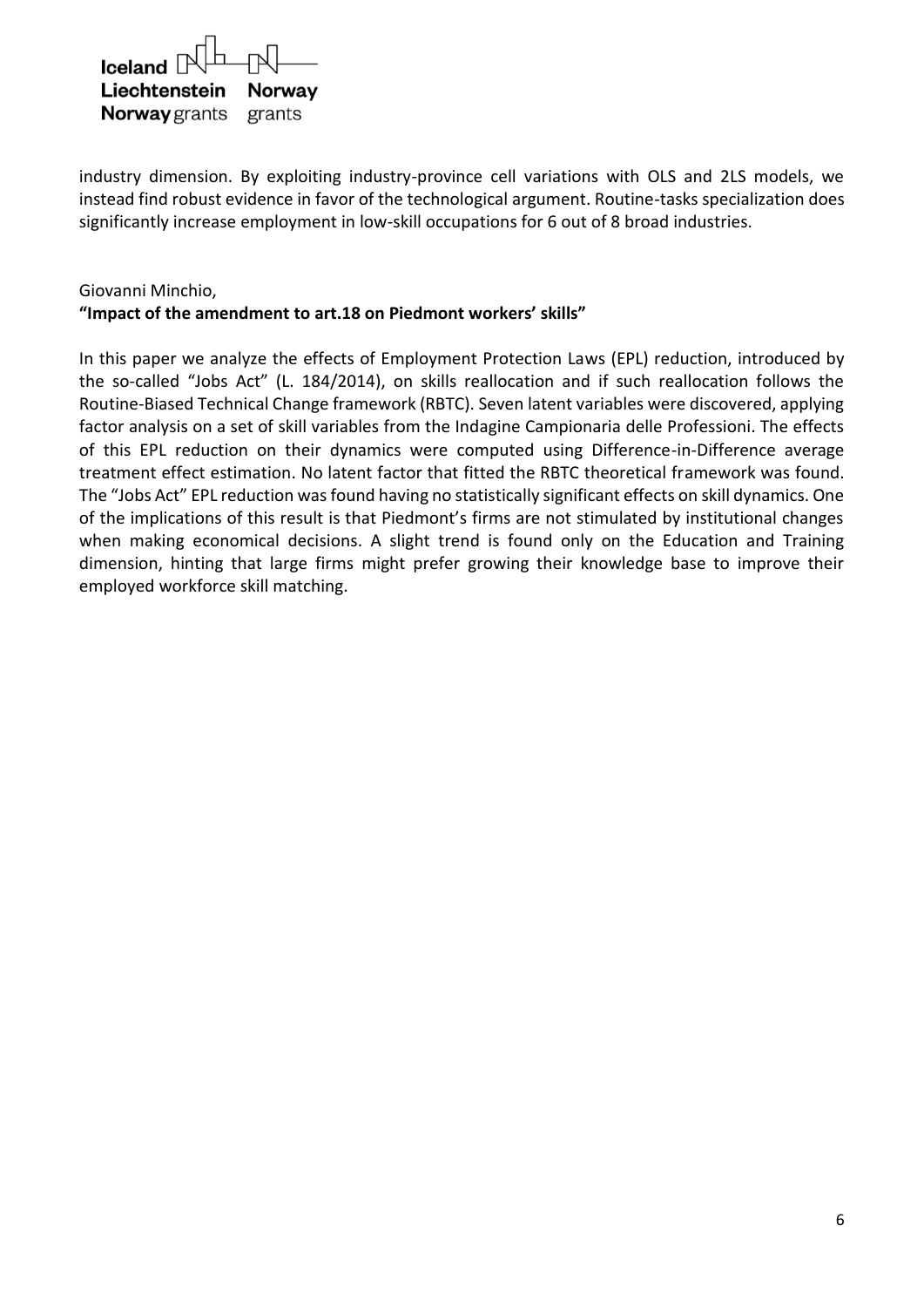

# Friday 25 February

# Session 2: Data and models for the design, monitoring and evaluation of labour market policies at local level (in Italian)

In recent decades, policies which aim to improve the conditions of specific groups of subjects - individuals, families, firms - by offering a service, providing an incentive, or some combination thereof have assumed increasing importance. At the same time, there is an increasing need of providing clear and detailed answers to the questions: "Was the intervention effective? Has the target it was designed for actually been reached?". The growing availability and knowledge in the use of administrative data for statistical purposes is helping answering these questions more and more precisely. The aim of the workshop is to compare initiatives implemented in different regions and local contexts, to present the results and to discuss which opportunities are already available and which are the most interesting future prospects. It will also be an opportunity to present some international best practices developed within the *Youth Employment partnerSHIP* project which analysed youth employment policies in 4 countries (Italy, Spain, Poland and Hungary).

#### See separate program (in Italian)

## Session 3: Health and inequalities

Health inequality is the difference in health between different groups of people. It can include differences in life expectancy, differences in getting a particular disease or functional limitation, and differences in recovering due to unequal access to good quality care. These differences are the result of multiple mechanisms and factors, among which the inequalities in material and immaterial resources and opportunities that stem from the labor market play a crucial role. Disparities in education, income, employment protection, job quality and satisfaction, physical and psychological conditions, are just few of the many dimensions that can be related to unequal health. At a time when income and health inequalities across the world are widespread and often increasing, even due to the pandemic, the 2nd LABOR Workshop provides a forum where evidence relevant to the measurement and analysis of the relationship between inequalities that originate in the labor market and health – or viceversa - can be discussed and shared.

Giuseppe Costa (University of Torino and Epidemiology Unit of Piedmont Region),

**"Building back fairer: policy response to health inequalities in Europe at the time of the pandemic" -** Keynote speech

#### Monica Galizzi,

#### **"Incentives and outcomes for injured workers in the 21st century: lesson learned, unanswered questions, and directions for future research" -** Invited speech

WHO's estimates showed that by 2017 occupational injuries and diseases caused losses of 4-6% of GDP for most countries. In order to help guide policies to reduce such costs, over the last 40 years economic research has highlighted some of the factors leading to occupational injuries. Selected outcomes of workers' compensation systems have also been studied. This presentation will discuss the validity of the assumptions of the main theories influencing such research such as hedonic wage and moral hazard models. It will also highlight how insights from behavioral economics can inform a research agenda on occupational health and safety. It will stress the need to better understand the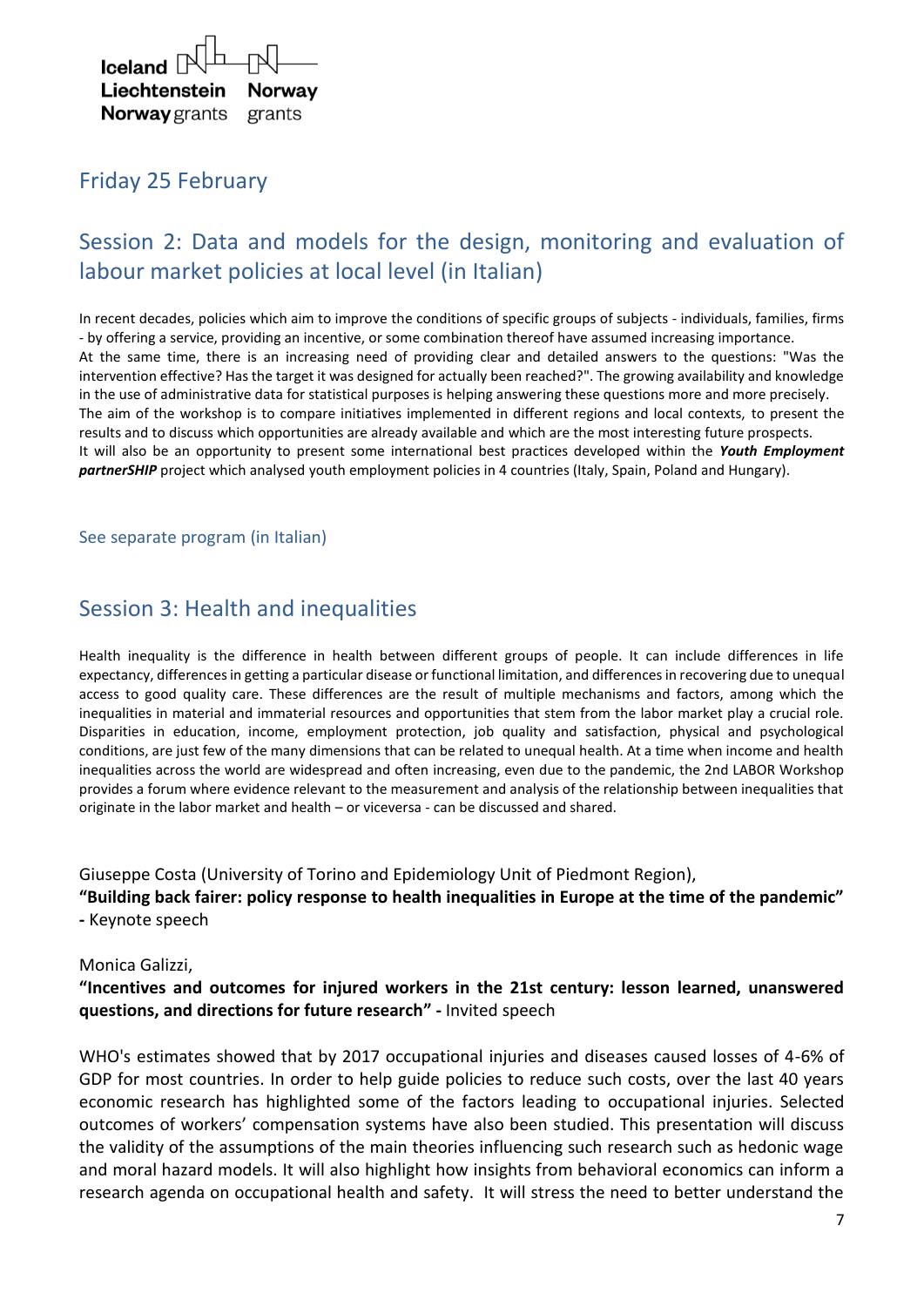| $I$ celand $\mathbb{R}$ $\Box$ |  |
|--------------------------------|--|
| Liechtenstein Norway           |  |
| <b>Norway</b> grants grants    |  |

variety of socioeconomic outcomes associated with such injuries. Finally, it will present some new research questions and challenges for economists who want to study the relationship between health and work in new labor markets that are affected by phenomena such as the growth of gig economy, care work, remote work, and climate change.

#### David Blane

#### **"Measurement of health in labour market economics: perspectives from other disciplines" -** Invited speech

Labour market economics often includes health in its thinking and empirical analyses. David Blane's talk sketches the numerous ways in which other disciplines conceptualise and measure health, including all-cause & cause specific mortality, self-reported morbidity & self-assessed health and functional and objective health; ending with the World Health Organisation's definition of health, noting that so far it has not been operationalised.

#### Armanda Cetrulo, Dario Guarascio, Maria Enrica Virgillito, **"Working from home and the explosion of enduring divides: Income, employment and safety risks"**

Why are there so many non-teleworkable occupations? Is teleworking only a matter of ICT usage or does it also reflect the division of labour inside organizations? What does it happen to those workers not able to telework in terms of socio-economic risks, and how does the gender dimension interact with risk stratification? Hereby, we intend to shed light on these questions using a detailed integrated dataset at individual and occupational level which provides information on different nature of risks (income, employment and safety). Our results entail that, first, class attributes, intended as execution of tasks, degrees of autonomy in doing the job, layers of the occupational categories, influence the chance of working from home; second, those individuals who are not able to work remotely are more exposed to unemployment, low wages, safety and health risks; third, being woman and employed with a temporary contract significantly amplify risk stratification.

## Carlo Lallo e Sergio Ginebri, **"Social Inequalities and their Impact on Projected Italian Pension Expenditure"**

We developed a methodology to forecast Italian pension expenditure disaggregated by education level. First, we disaggregated the ISTAT demographic projections for Italian population by social groups, identified by their level of education. Second, we estimated transition matrixes among different employment positions, which capture the main features of the work careers and are strongly differentiated between different social groups. We show that official forecasts hide a composition effect that makes Italian population life expectancy grow faster than sub-group life expectancies, even keeping constant mortality differentials. The distribution of pension expenditure by social status will be increasingly unequal because the lower educated group show not only an increasing lower life expectancy with respect to the Italian average, but also lower incomes and less brilliant careers in terms of employment continuity, entry income and income increase over time. The gradual transition to the NDC system of pension computation will increase such disparities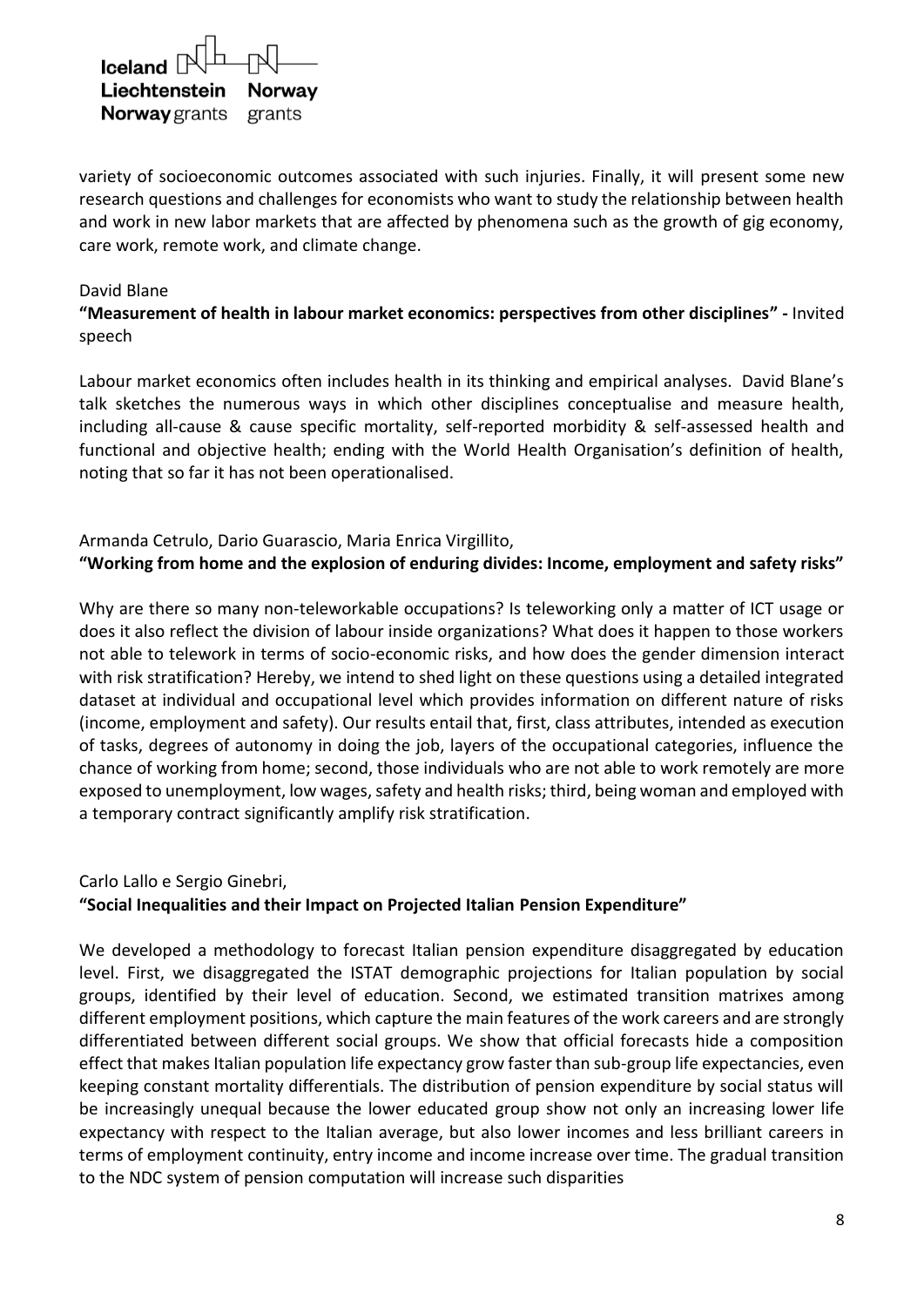| $I$ celand $\mathbb{R}$ $\Box$ |        |
|--------------------------------|--------|
| Liechtenstein Norway           |        |
| <b>Norway</b> grants           | grants |

## Paolo Brunori, Davillas Apostolos, Andrew M. Jones, Giovanna Scarchilli **"Model-based recursive partitioning to estimate unfair health inequalities in the United Kingdom Household Longitudinal Study"**

We measure unfair health inequality in the UK using a novel data- driven empirical approach. We explain health variability as the result of circumstances beyond individual control and health-related behaviours. We do this using model-based recursive partitioning, a supervised machine learning algorithm. Unlike usual tree-based algorithms, model-based recursive partitioning does identify social groups with different expected levels of health but also unveils the heterogeneity of the relationship linking behaviors and health outcomes across groups. The empirical application is conducted using the UK Household Longitudinal Study. We show that unfair inequality is a substantial fraction of the total explained health variability. This finding holds no matter which exact definition of fairness is adopted: using both the fairness gap and direct unfairness measures, each evaluated at different reference values for circumstances or effort.

## Session 3's Posters

#### Ainoa Aparicio Fenoll, Judit Vall Castello

#### **"The impact of job security on workers' health"**

Job security has the potential to affect health through reductions in workers' stress, effort, and risks. Using data from the Spanish National Health Survey, we estimate the effect of job security on health. To address endogeneity, we draw upon a reform that incentivized secure labor contracts for young (under 30) and female workers in Spain by reducing payroll taxes paid by employers. Combining Instrumental Variables and Differences-in-Differences estimation methods, we find that having a secure labor contract increases health measured by a one to five index by 0.21 while it has no effect on mental health.

#### Elena Bassoli, Agar Brugiavini, Irene Ferrari

#### **"Care provision at the time of the Covid-19: who suffers most"**

This paper focuses on the changes in care provision at the time of the COVID-19 outbreak by exploiting variation in lockdown policies across Europe. We use the SHARE-COVID-19 survey, which involves about 50000 respondents of age 50 and over in 26 countries, to investigate how the stringency of the policy measures have affected care provision. Our study is based on the linkage of the SHARE-COVID-19 data with an individual specific "stringency index" which measures the intensity of the restriction policies and the degree of individual's exposure. We find that older individuals, low-income individuals and people affected by limitations in everyday life faced a higher probability of receiving help because of the lockdown policies. Women and people in the age group 50-65 were more likely to provide help/care. Lockdown policies hit hard individuals who were already receiving care as they experienced a form of rationing, both due to higher financial costs and travelling restrictions. Since these individuals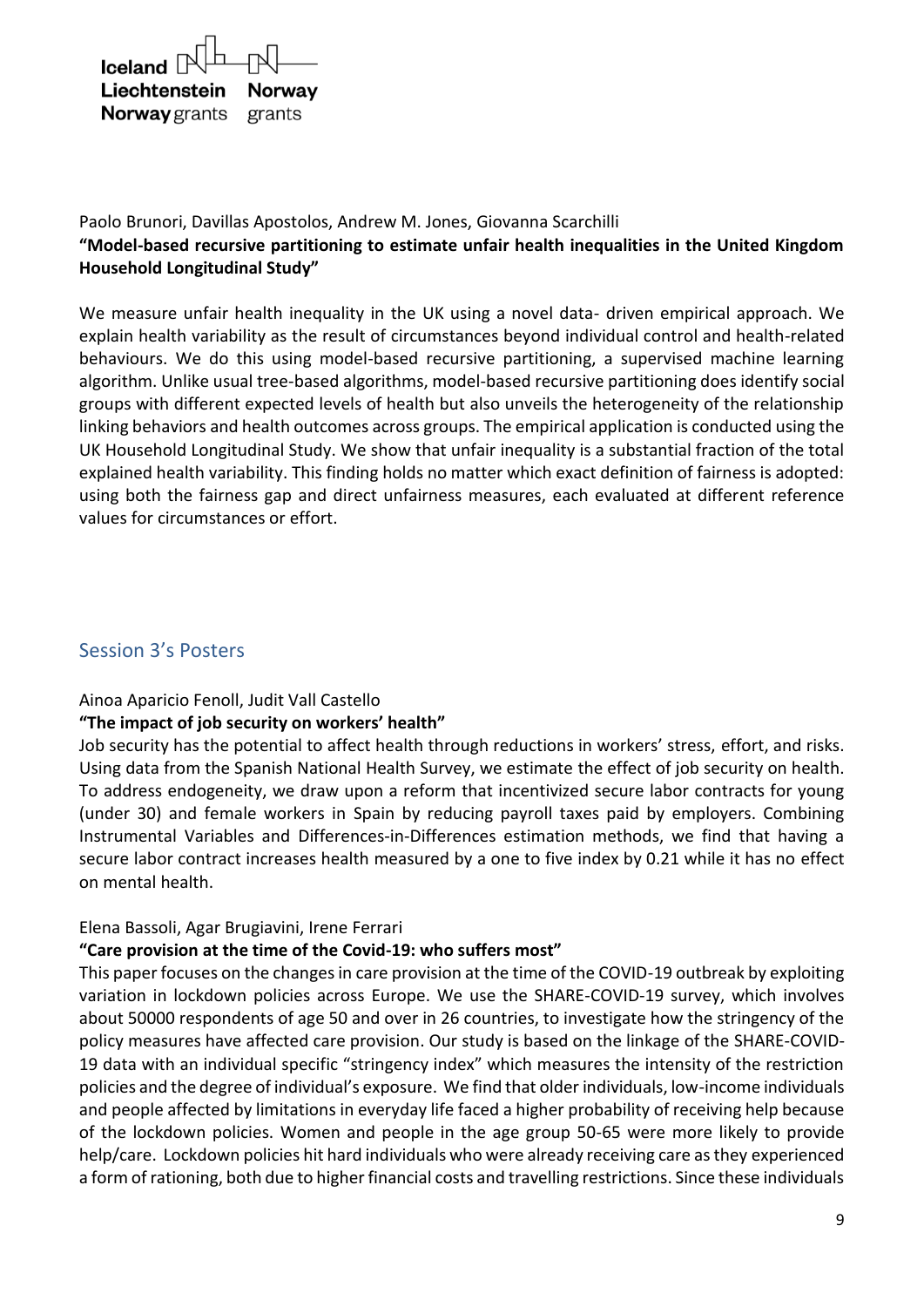| $I$ celand $\mathbb{R}$ $\Box$ |  |
|--------------------------------|--|
| Liechtenstein Norway           |  |
| <b>Norway</b> grants grants    |  |

are already among the most fragile in society, our evidence raises concern and calls for a re-design of the welfare system.

#### Enrica Croda

#### **"The socioeconomic status gradient in pain: A cross-country analysis"**

Chronic pain has an important impact on peoples' lives and is a fundamental dimension of well-being. Most research so far has focused on the US, where chronic pain has been deeply intertwined with the opioid crisis (Case and Deaton, 2015, 2017, 2021), but little is still known about pain in Europe.

In this paper, I investigate the existence of sex disparities in chronic pain and the extent to which chronic pain is associated with socioeconomic status in mid-life in fourteen European countries (Luxembourg, Switzerland, the Netherlands, Austria, Denmark, Sweden, Germany, Belgium, France, Italy, Spain, Czech Republic, Slovenia, and Estonia) and the United States. Specifically, I exploit newly available data from SHARE and HRS to study whether (i) sex-based differences in pain are relatively similar across countries, (ii) country-specific characteristics matter the most for people in the bottom of the income distribution (Chetty et al., 2016), and (iii) greater use of pain medication reduces aggregate pain.

#### Jennifer Chubinski, Sarah E. Walsh

### **"Exploring mental health and coping among the most vulnerable older adults in the early months of COVID-19 in the United States"**

The global health pandemic exasperated existing inequalities in the US health care and safety net systems. This study explores the mental health impacts of the pandemic on older users of Meals on Wheels (MOW) to determine if this population's response was different from older adults without MOW support. The study was conducted using secondary data from a large nationally representative sample of Medicare enrolees (www.nhats.org).

On average, health and demographic characteristics for MOW users were significantly different than non-users. Despite these differences, MOW users did not substantively differ from non-users on several key measures of mental health during the early stages of the pandemic. Given the higher level of vulnerability among MOW users, this is a positive. Further study is needed to determine if these results were attributable to a protective effect of MOW services and whether these outcomes would persist or worsen in subsequent waves of the pandemic.

#### Simone Chinetti

#### **"Late-in-life investments in human capital: Evidence from the (unintended) effects of a pension reform"**

This paper provides a novel empirical test of human capital formation by studying whether forced increases in the residual working life, determined by a restrictive pension reform, induce additional training activities. By exploiting a sizable Italian pension reform, in a Difference-in-Differences setting, I find that a lengthening of the working horizon increases, through training, workers' human capital. Additionally, I show that the response to the reform appears very heterogeneous and depends on gender, age, education, marital status, sector of employment and firm size. My estimates suggest, furthermore, that these individual positive effects are not attributable to employers' sponsorship.